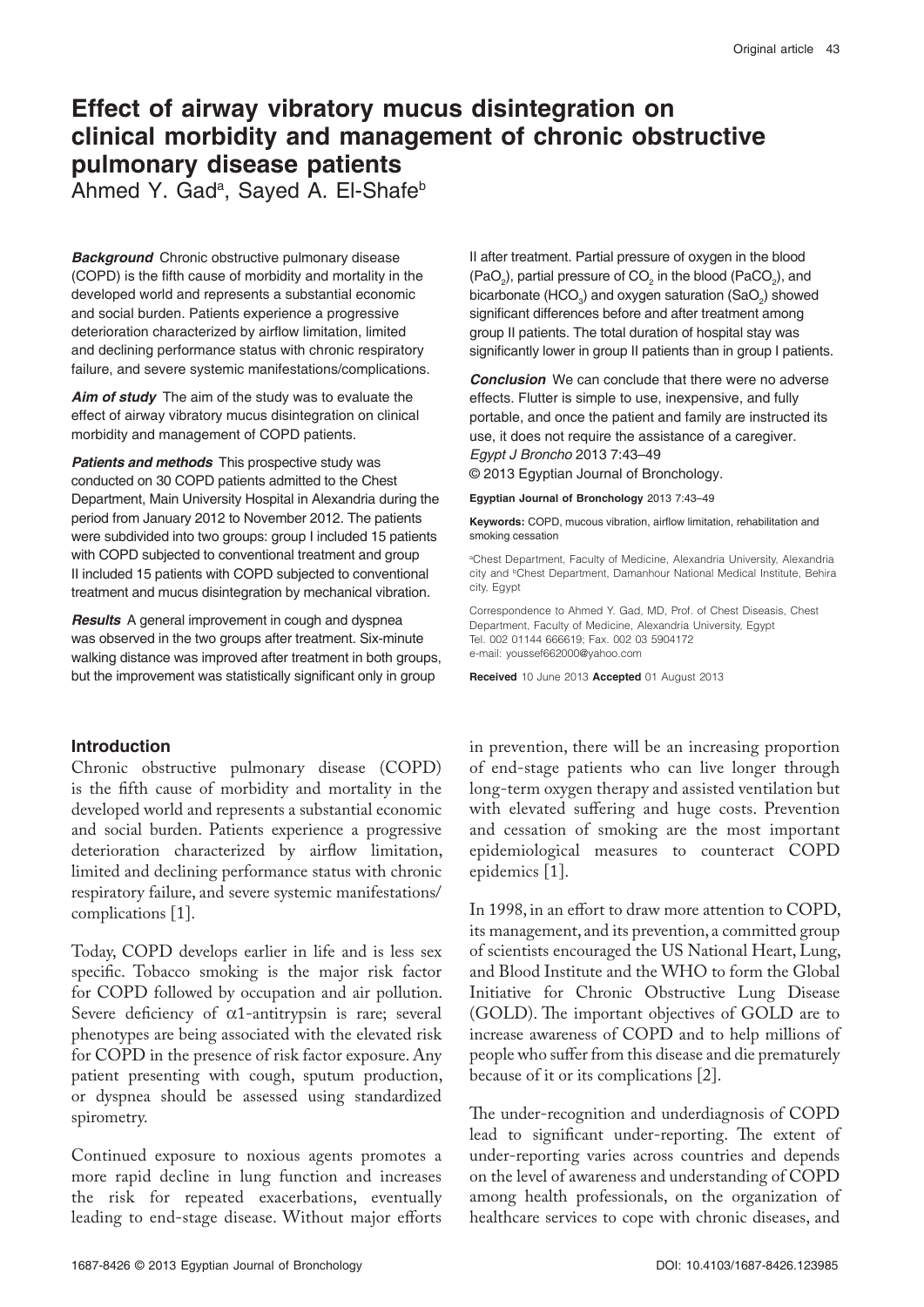on the availability of medications for the treatment of COPD [3].

COPD in its early stages (stages I and II) is usually not recognized, diagnosed, or treated, and therefore may not be included as a diagnosis in a patient's medical record. Morbidity from COPD may be affected by other comorbid chronic conditions that are not directly related to COPD; nevertheless, it may have an impact on the patient's health status or may interfere with COPD management. In patients with more advanced disease (stages III and IV), morbidity from COPD may be misattributed to another comorbid condition [4–6].

Identification of cigarette smoking as the most commonly encountered risk factor for COPD has led to the incorporation of smoking cessation programs as a key element of COPD prevention as well as an important intervention for patients who already have the disease [7,8]. Cigarette smokers have a higher prevalence of respiratory symptoms and lung function abnormalities, a greater annual rate of decline in FEV1, and a greater COPD mortality rate compared with nonsmokers. Pipe and cigar smokers have greater COPD morbidity and mortality rates than nonsmokers, although their rates are lower than those for cigarette smokers [9]. Other types of tobacco smoking popular in various countries are also risk factors for COPD [10,11].

## **Aim of the study**

The aim of the study was to evaluate the effect of airway vibratory mucus disintegration on clinical morbidity and management of COPD patients.

#### **Patients and methods Patients**

The study population included 30 patients with COPD, subdivided into two groups. The study was approved by the institutional ethics committee.

Group I: Patients were subjected to conventional treatment.

Group II: Patients were subjected to conventional treatment and mucus disintegration by mechanical vibration using Flutter mucus clearance device (Axcan Scandipharm Inc., Birmingham, Alabama, USA). The Flutter is a handheld device designed to facilitate the clearance of mucus in hypersecretory lung disorders. Exhalation through the Flutter results in oscillations of expiratory pressure and airflow, which vibrate the airway walls (loosening mucus), decrease the collapsibility of the airways, and accelerate airflow, FLUTTER® mucus clearance device: Product description 1.<br>
FLUTTER® mucus clearance device: Product description 1.

#### **Materials and Methods**

All patients were subjected to the following before and after the procedure:

- (1) Thorough history taking, full clinical examination, and routine laboratory investigations were carried out.
- (2) Duration of the hospital stay was determined.
- (3) Pulmonary function test was performed.
- (4) Six-minute walking distance test and oxygen saturation  $(SaO<sub>2</sub>)$  test were performed.
- (5) Frequency of daytime and nocturnal cough was noted.
- (6) Need for rescue short-acting B2-agonist was determined.
- (7) Quality of life questionnaire (CAT questionnaire) was used.

#### **Flutter mucus clearance device [12]** *Product description*

The Flutter mucus clearance device is pipe shaped with a hardened plastic mouthpiece at one end, a plasticprotective perforated cover at the other end, and a high-density stainless steel ball resting in a plastic circular cone inside (Figs 1 and 2).

#### *Principle of operation*

The principle of the Flutter as a mucus clearance device is based on its ability to (a) vibrate the airways (which loosens mucus from the airway walls); (b) intermittently increase endobronchial pressure (which helps maintain the patency of the airways during exhalation so that mucus does not become trapped as it moves up the airways); and (c) accelerate expiratory airflow (which facilitates the upward movement of mucus through the airways so that it can be more easily cleared). The Flutter effect occurs during the expiratory phase of respiration. Before exhalation, the steel ball blocks the conical canal of the Flutter. During exhalation, the actual position of the steel ball is the result of equilibrium between the pressure of the exhaled air, the force of gravity on the



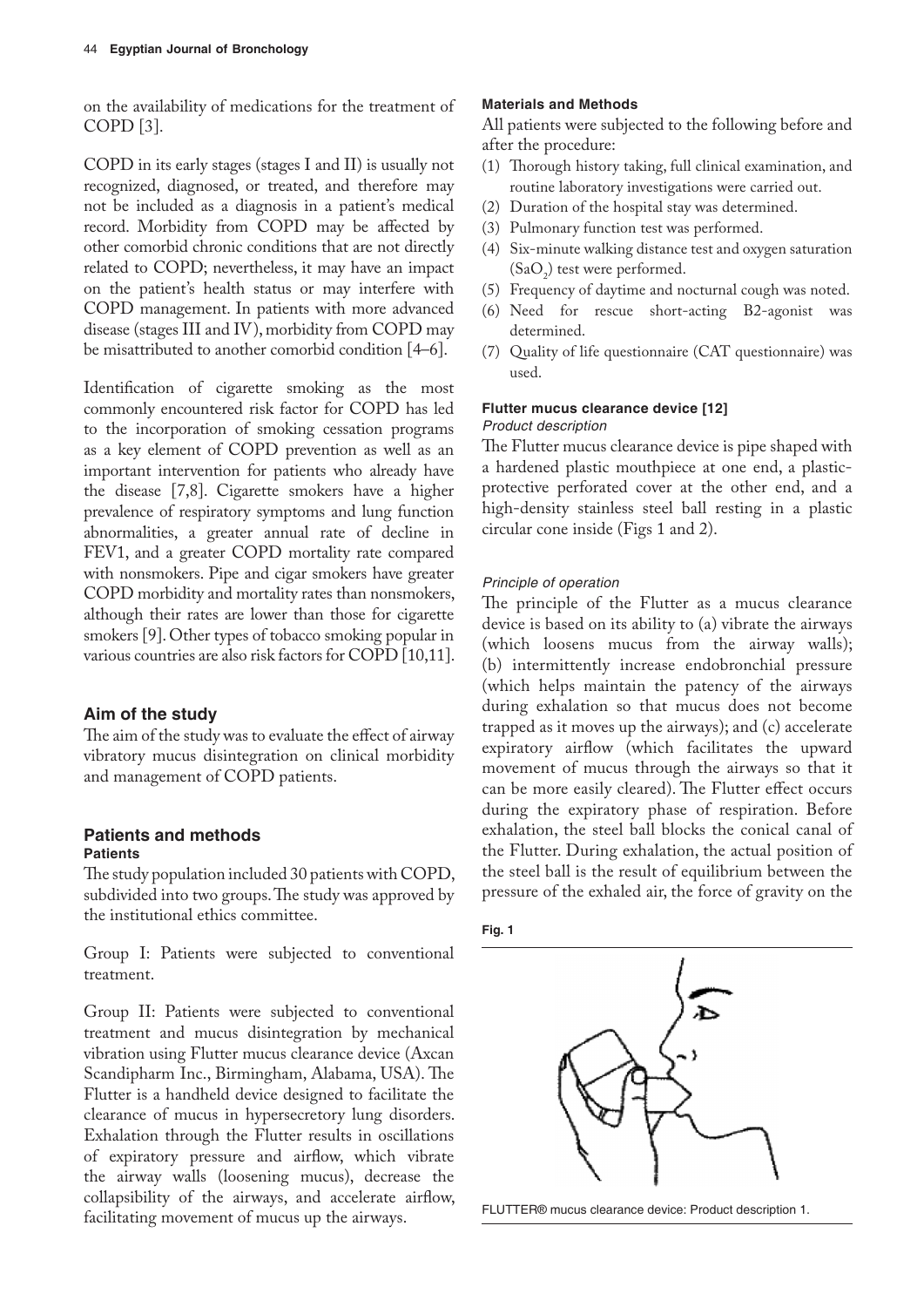ball, and the angle of the cone where the contact with the ball occurs. As the steel ball rolls and bounces up and down, it creates an opening and closing cycle, which repeats itself many times throughout each exhalation (Fig. 3). The net result is that oscillations in expiratory pressure and airflow are produced. When the oscillation frequency approximates the resonance frequency of the pulmonary system, endobronchial pressure oscillations are amplified and result in vibrations of the airways. The vibrations produced by these oscillations cause the 'fluttering' sensation from which the Flutter derived its name. These vibrations loosen mucus from the airway walls. The intermittent increase in endobronchial pressure decreases the collapsibility of the airways during exhalation, increasing the likelihood of clearing mucus from the tracheobronchial tract. The airflow accelerations increase the velocity of the air being exhaled, facilitating the movement of mucus up the airways (Fig. 4).

#### *Directions for use*

**Fig. 2**

The patient was seated with back straight and head slightly tilted upward; hence, the upper airway was wide open (Fig. 5). This allowed exhaled air to flow smoothly from the lungs and out through the Flutter. As an alternative, the patient may be seated with elbows resting on a table at a comfortable level and head position as described above. The angle at which the patient holds the Flutter is critical (Fig. 6). Initially, the Flutter was held so that the stem is horizontal to the floor, which places the cone at a slight tilt. The tilt ensures that the ball not only bounces, but also rolls during exhalation. This combined rolling and bouncing of the steel ball produces the vibrations that dislodge mucus from the airways. The Flutter then needs to be adjusted to the patient's pulmonary resonance frequency, which was carried out by moving the Flutter slightly up or down to achieve the maximum 'fluttering' effect (Fig. 7). This resonance was evidenced by the vibrations within the chest that can be felt by the patients. The healthcare professional determined whether the patient had achieved the 'fluttering' effect by placing one hand on the patient's back and the other hand on the patient's chest. The vibrations in the lungs were felt as the patient exhaled. After the patient had established a comfortable position and selected the proper tilt to maximize 'fluttering', the therapy may begin.





FLUTTER® mucus clearance device: Product description 2.

**Fig. 4**







FLUTTER® during exhalation.

**Fig. 5**



Position of patients during FLUTTER® use.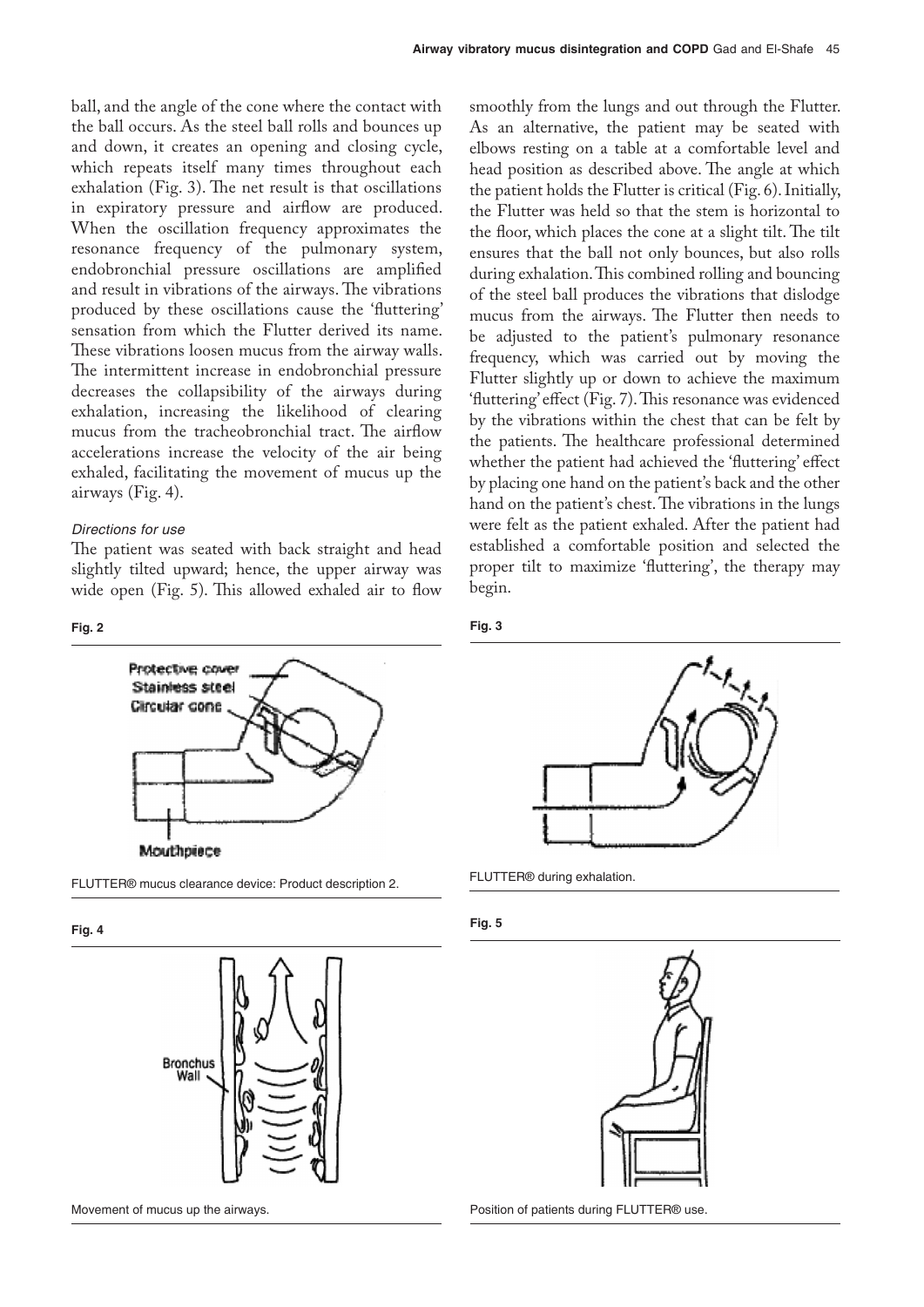

The angle at which the patient holds the FLUTTER®.

#### *Frequency and duration of use*

Flutter therapy was completed when no further mucus could be expectorated following several diligent sequences. Frequency of use and duration of each session were determined by the healthcare professional. Flutter therapy is a more 'goal-based' than 'time-based' therapy, and experience has shown that successful clearing of the airways in most patients occurs in ∼5–15 min. Generally, morning and late afternoon or evening sessions were performed. Patients were avoided becoming overtired by adding a session instead of extending any session to a point of discomfort.

#### **Results**

The present study included 30 patients diagnosed as COPD. The results revealed that the highest prevalence (78.3%) was among the age group 50–60 years. All patients among the two studied groups were male patients representing 100%.

With respect to the patient's occupation, it was obvious that manual work was the most common occupation encountered among the two groups (45%); some had occupational exposure to cotton dust (22%) and lower percentage of the study groups were exposed to vehicle vapors, chemical, and other materials.

The main complaints in the patients among group I and group II were cough (72 and 74%, respectively), dyspnea (68 and 66%, respectively), and chest pain (54 and 66%, respectively). A general improvement in cough and dyspnea was observed in the two groups after treatment, but this improvement was not statistically significant ( $P = 0.019$  and 0.018, respectively).

Six-minute walking distance was improved after treatment in both groups, but the improvement was statistically significant in only group II patients after treatment (Table 1).

A general improvement in the frequency of daytime and nocturnal cough could be observed in the two **Fig. 7**



Movement of the FLUTTER® slightly up or down to achieve the maximum "fluttering" effect.

groups after treatment, but this improvement was not statistically significant either in the same group or between the two groups.

With respect to the need for rescue short-acting B2 agonist, there was a significant decrease in the use of rescue short-acting B2-agonist among patients in group II.

With respect to arterial blood gases result before and after treatment in the two studied groups, the arterial pH did not show any significant difference either between the two groups or in the same group before and after treatment. However, partial pressure of oxygen in the blood  $(\text{PaO}_2)$ ,  $\text{PaCO}_2$ , and bicarbonate  $(HCO<sub>3</sub>)$  showed significant differences before and after treatment among group II patients. In addition,  $\text{SPaO}_2$  showed significant improvement before and after treatment among group II patients (Table 2).

Pulmonary function test before and after treatment within the same group as well as between the two studied groups showed an improvement in all parameters, but this improvement was not statistically significant either in the same group or between the two groups (Table 3).

The total duration of hospital stay was significantly lower in group II than in group I (Table 4).

#### **Discussion**

COPD is a major cause of disability that dramatically alters the well-being of the patients and their quality of life. Historically, the management of COPD has focused on the strategies to prevent further deterioration of lung function, such as smoking cessation and standard medical treatment to try to improve symptoms.

Functional abilities were improved by introducing strategies to help them cope with their condition; hence, a comprehensive care program including pulmonary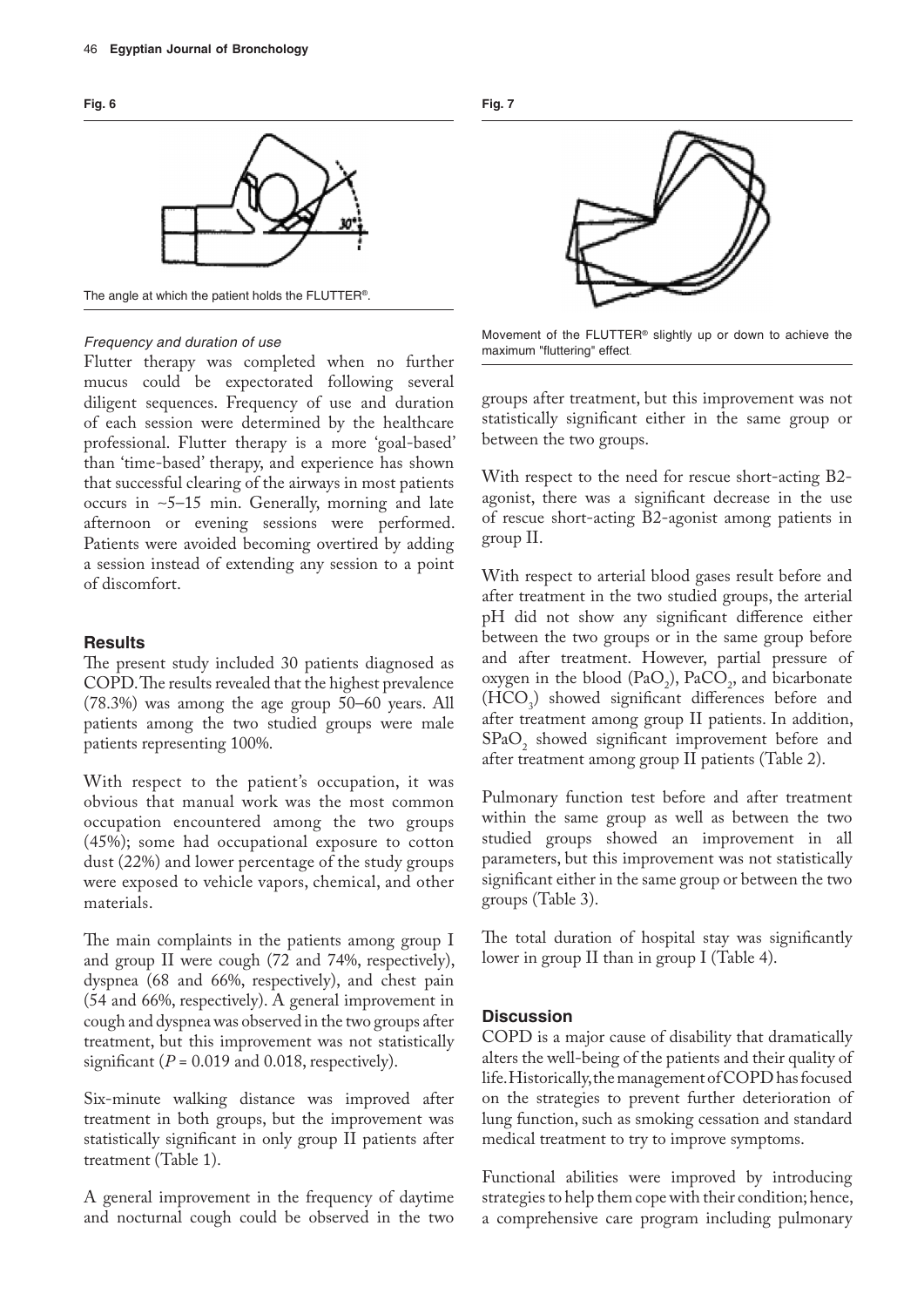rehabilitation was described. The rehabilitation nurse plays an important role in providing care, education, and support to patients and their families. In addition, nurses can advocate patients in establishing a plan of care consistent with patient's values and beliefs [13].

In the present study, it was found that the majority of patient's age ranged from 50 to 60 years. This may be explained by the fact that the occurrence of COPD increases with age as the airspaces get bigger and lose their elasticity, indicating that there is less area for gases to be exchanged across, and also the strength of the respiratory muscle decreases. This is in agreement with the result of Kim *et al*. [14], who conducted a Korean survey and concluded that the prevalence of COPD was 17.2% among patients above 45 years of age and with the result of Stang [15] who argued that 15.3 million people who are above 40 years of age in the USA have COPD.

**Table 1 Six-minute walking distance before and after treatment in studied groups**

|            |            | Group II                       |                     |
|------------|------------|--------------------------------|---------------------|
| Before     | After      | <b>Before</b>                  | After               |
| treatment  | treatment  | treatment                      | treatment           |
| $180 + 24$ | $210 + 27$ | $175 + 33$                     | $260 + 37$          |
|            |            |                                | $T=3.476$ $P=0.03*$ |
|            |            | Group I<br>$T=1.399$ $P=0.167$ |                     |

6-MWD, six-minute walking distance; \*Significant difference at *P <* 0.05.

The residence may give an idea about the circumstances in which the patients live. The majority of the patients in the present study were living in the rural area; this is in agreement with the study conducted by Tazanakis *et al.* [16] to determine the prevalence of COPD in Greece, which concluded that the prevalence of COPD was significantly higher in the rural areas compared with the urban areas, and also with the study by Gunen *et al.* [17] who studied the prevalence of COPD in Turkey and reported that biomass exposure as a sole reason for COPD was significantly common among female patients living in the rural areas (54.5%). However, Inversen *et al.* 18], who conducted a study in Scotland concluded that the prevalence of COPD did not differ between the rural and urban areas.

Smoking is recognized as the most important causative factor for COPD, and its cessation is the single most important intervention to prevent disease progression. Helping COPD patients to stop smoking is vital [19]. In this study, all the patients were smokers; either they had a history of smoking or were currently smokers.

The present study portrays that all patients used bronchodilators; this is because the bronchodilators remain the mainstay of COPD management and are recommended for the treatment of symptomatic

|  | Table 2 Arterial blood gases before and after treatment in both groups |  |  |  |  |  |  |
|--|------------------------------------------------------------------------|--|--|--|--|--|--|
|--|------------------------------------------------------------------------|--|--|--|--|--|--|

|                                    | Patients $(N = 30)$   |                     |                      |                    |  |  |  |  |
|------------------------------------|-----------------------|---------------------|----------------------|--------------------|--|--|--|--|
|                                    | Group $1(N = 15)$     |                     | Group II $(N = 15)$  |                    |  |  |  |  |
| Arterial blood gases<br>parameters | Before treatment      | After treatment     | Before treatment     | After treatment    |  |  |  |  |
| pH                                 | $7.30 \pm 18.1$       | $7.3 = 50 \pm 10.2$ | $7.28 \pm 18.1$      | $7.36 \pm 19$      |  |  |  |  |
|                                    | $T=1.399$ $P=0.167$   |                     | $T=0.852 P=0.398$    |                    |  |  |  |  |
| PaO <sub>2</sub>                   | $64.5 \pm 11.08$      | $76.6 \pm 8.66$     | $66.6 \pm 10.67$     | $82.5 \pm 9.76$    |  |  |  |  |
|                                    | $T=4.664$ $P=0.000*$  |                     | $T=4.260 P=0.000*$   |                    |  |  |  |  |
| PaCO <sub>2</sub>                  | $55.6 \pm 9.68$       | $44.8 \pm 8.06$     | $54.41 \pm 8.96$     | $42.66 \pm 5.72$   |  |  |  |  |
|                                    | $T=3.331$ $P=0.002$ * |                     | $T=4.757 P=0.000*$   |                    |  |  |  |  |
| HCO <sub>3</sub>                   | $33.75 \pm 5.51$      | $28.12 \pm 3.37$    | $33.58 \pm 5.37$     | $27.53 \pm 2.98$   |  |  |  |  |
|                                    | $T=3.467 P=0.001*$    |                     | $T=3.965$ $P=0.000*$ |                    |  |  |  |  |
| SaO <sub>2</sub>                   | $91.93 \pm 1.20$      | $94.00 \pm 4.71$    | $91.7 \pm 2.33$      | $96.94 \pm 1.96$   |  |  |  |  |
|                                    | $T=7.818 P=0.000*$    |                     |                      | $T=5.849 P=0.000*$ |  |  |  |  |

HCO $_{_3}$ , bicarbonate; PaCO $_{_2}$ , partial pressure of CO $_{2}$  in the blood; PaO $_{2}$ , partial pressure of oxygen in the blood; SaO $_{_2}$ , oxygen saturation; \*Significant difference at *P* < 0.05.

|  | Table 3 Pulmonary function test parameters before and after treatment in both groups |  |  |  |  |  |  |  |  |  |  |
|--|--------------------------------------------------------------------------------------|--|--|--|--|--|--|--|--|--|--|
|--|--------------------------------------------------------------------------------------|--|--|--|--|--|--|--|--|--|--|

|                                    | Patients $(N = 30)$ |                     |                     |                   |  |  |  |
|------------------------------------|---------------------|---------------------|---------------------|-------------------|--|--|--|
|                                    |                     | Group $1 (N = 15)$  | Group II $(N = 15)$ |                   |  |  |  |
| Pulmonary function test parameters | Before treatment    | After treatment     | Before treatment    | After treatment   |  |  |  |
| FVC (% predicted)                  | $84.31 \pm 9.85$    | $87.12 \pm 8.50$    | $87.10 \pm 10.81$   | $87.81 \pm 10.94$ |  |  |  |
|                                    |                     | $T=1.399 P=0.258$   | $T=0.873$ $P=0.258$ |                   |  |  |  |
| FEV1 (% predicted)                 | $56.22 \pm 13.27$   | $56.81 \pm 10.75$   | $57.21 \pm 14.61$   | $57.83 \pm 13.25$ |  |  |  |
|                                    |                     | $T=1.112$ $P=0.271$ | $T=0.943$ $P=0.349$ |                   |  |  |  |
| FEV <sub>1</sub> %                 | $65 \pm 9.68$       | $66 \pm 8.06$       | $64 \pm 8.96$       | $65 \pm 5.72$     |  |  |  |
|                                    |                     | $T=1.029$ $P=0.308$ | $T=0.854$ $P=0.397$ |                   |  |  |  |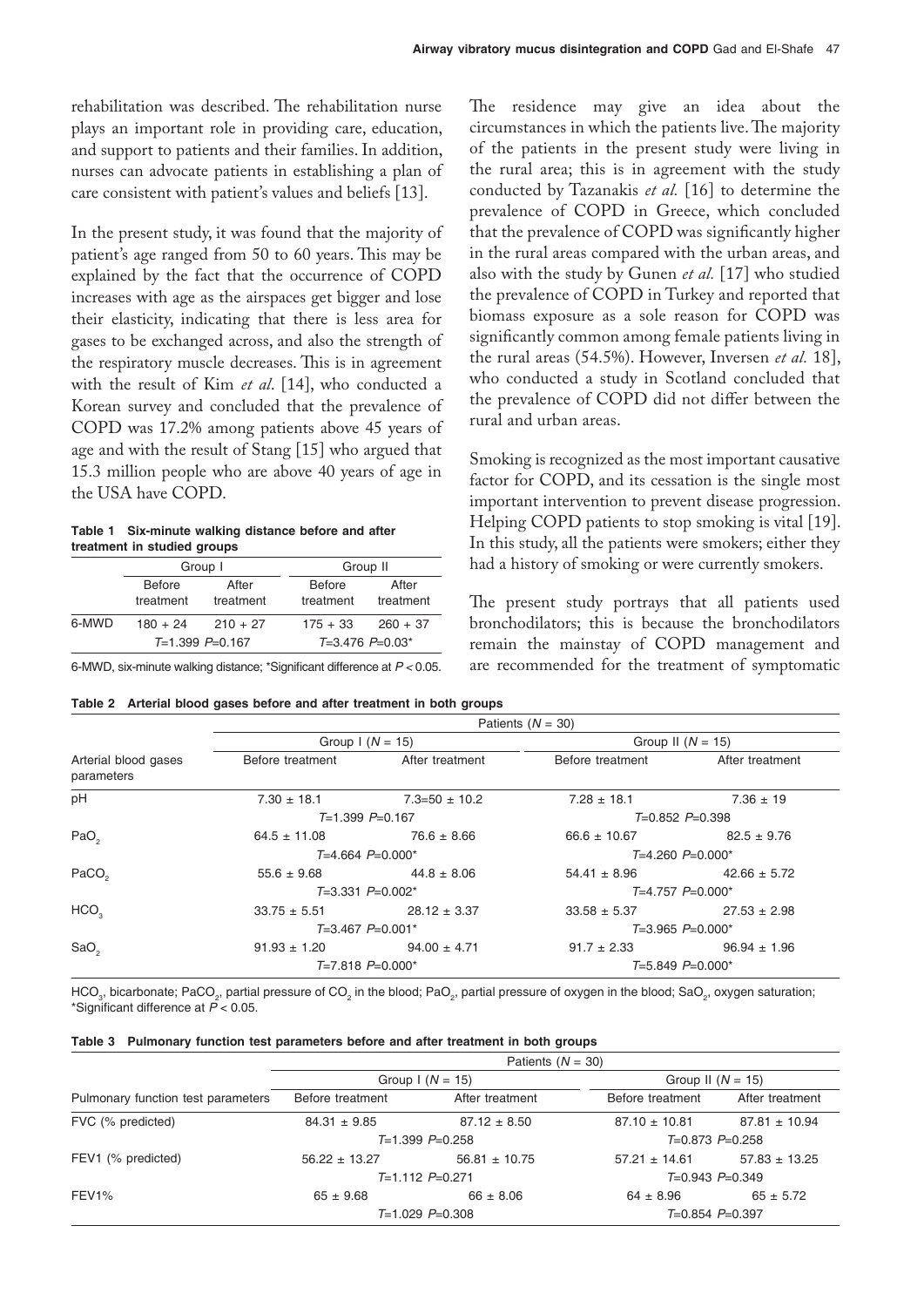patients at all the stages of this disease. It is also explained by the fact that dyspnea is the predominant complaint in COPD patients, which distresses them. In addition, it was revealed that antibiotics were used by all patients; this is explained by the fact that although there are many reasons to hospitalize COPD patients, acute exacerbation due to infection is the major cause for hospital admission [20,21].

Expiratory flow limitation is the hallmark of COPD, which promotes air trapping and dynamic hyperinflation and appears to be the main cause of exertional breathlessness and exercise intolerance. Mucus extraction can help to control the respiratory rate and breathing patterns thus decreasing air trapping. It also attempts to decrease the work of breathing and improve the position and function of the respiratory muscles [22,23].

Pulmonary function tests are the primary diagnostic tools for COPD. These tests demonstrate characteristic abnormalities in the lung function, confirm or support the diagnosis of COPD, and give some idea of the degree of impairment and prognosis. With respect to pulmonary function tests, the present study reported a general improvement in forced expiratory volume in one seconed (FEV1), forced vital capacity (FVC), peak expiratory flow (PEF), and maximum volantory ventilation (MVV), but this improvement was not statistically significant either in the same group or between the two groups. This could be explained by the fact that COPD is a progressive disease, unlike bronchial asthma; hence, it is not expected that pulmonary function parameters will improve.

Blood gas analyses are an essential part of COPD patient care, as it assesses the ventilator status, oxygenation, acid–base status, and the response to an intervention [24]. Although it is an invasive and painful procedure, it is one of the important procedures that assess the effect of the current study. The present study

**Table 4 Total duration of hospital stay after treatment in both groups**

|                           | Group I           | Group II        |
|---------------------------|-------------------|-----------------|
|                           | Before treatment  | After treatment |
| Duration of hospital stay | $230 \pm 27$      | $190 \pm 33$    |
|                           | $T=3.476 P=0.03*$ |                 |

\*Significant difference at *P <* 0.05.

**Table 5 Chronic obstructive pulmonary disease assessment test (CAT questions)**

|                     | Group I                    |                    | Group II                   |                    |  |  |
|---------------------|----------------------------|--------------------|----------------------------|--------------------|--|--|
|                     | <b>Before</b><br>treatment | After<br>treatment | <b>Before</b><br>treatment | After<br>treatment |  |  |
| <b>CAT</b>          | $32 + 8$                   | $28 \pm 7$         | $34 \pm 6$                 | $35 \pm 8$         |  |  |
| $T=1.399$ $P=0.167$ |                            |                    | $T=3.476$ $P=0.05^*$       |                    |  |  |

\*Significant difference at *P* < 0.05.

revealed that there was an improvement in  $PaO<sub>2</sub>$  and  $SPaO<sub>2</sub>$  and a decrease in PaCO<sub>2</sub> in group II patients, and this improvement was statistically significant and may be attributed to the improvement in the *V*/*Q* due to rapid intrabronchial clearance of secretions.

The COPD assessment test (CAT questions) consists of eight items. Patients read the two statements for each item, which described the best and worst scenario, and decided where on the scale (0–5) they fit. This system was chosen because it is reliable and simple to use. Scores for each of the eight items were summed to give a single, final score (minimum 0, maximum 40). This is a measure of the overall impact of the patient's condition on their life [25].

Scores for the individual items within the questionnaire provide insight into the relative influence that the different components of COPD have on its overall impact on a patient's life; thus, they will highlight the problematic areas that can be explored further during consultation and ultimately addressed through intervention  $[1,2]$ . With respect to the 6-minute walking distance and quality of life questionnaire (CAT), there was a general improvement in both the groups before and after treatment, but this improvement was statistically significant only in group II  $(P = 0.03$  and 0.05, respectively). This could be explained by the fact that mucus extraction causes more clearance of secretions, which leads to improvement in intrabronchial obstruction and hence decreases air trapping and dynamic hyperinflation, and also improvement in the *V*/*Q* with an improvement in dyspnea and hence the quality of life and 6-minute walking distance.

# **Conclusion**

There were no adverse effects. Flutter is simple to use, inexpensive, and fully portable, and once the patient and family are instructed its use, it does not require the assistance of a caregiver (Table 5).

# **Acknowledgements**

**Conflicts of interest**

None declared.

## **References**

- **1** Viegi G, Pistelli F, Sherrill DL, Maio S, Baldacci S and Carrozzi L*.* Definition, epidemiology and natural history of COPD. *Eur Respir J* 2007; **30**:993–1013.
- **2** Rabe KF, Hurd S, Anzueto A. Global strategy for the diagnosis, management, and prevention of chronic obstructive pulmonary disease: GOLD executive summary. *Am J Respir Crit Care Med* 2007; **176**:532–555.
- **3** Kimathianoki M, Mitrouska L and Georgopoulas D. Management of end stage COPD. *Eur Respir Mon* 2006; **38**:430–450.